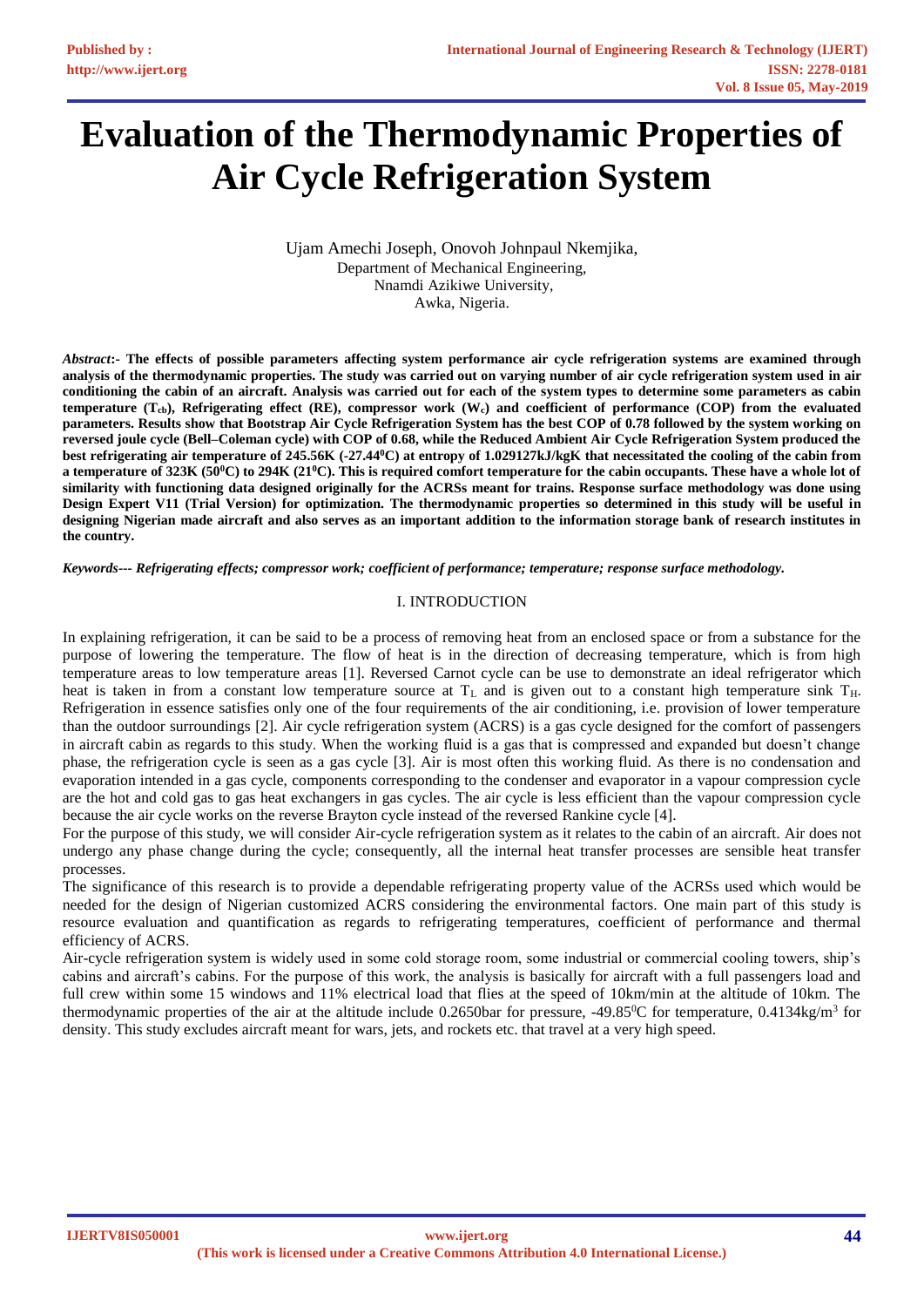

Figure 1: Bootstrap Air Cycle Refrigeration System [5]

### II. MATERIAL AND METHODS

Akanu Ibiam International Airport (AIIA) Enugu (ENU for IATA) Flight test facility was used for this study. The airlines used for the purpose of this study operate Akanu Ibiam International Airport (AIIA) Enugu (ENU for IATA). Dana airline (DAN for ICAO and AJ for IATA) and Discovery airline (DCV for ICAO and DO for IATA) and Arik airline (ARA for ICAO and W3 for IATA) were used. Six (6) air cycle refrigeration systems were all captured in different aircrafts which might be from the same airline as the case may be. The thermodynamic properties of the ACRS used in the aircraft were measured and sourced from the airline operatives. Except for Basic Air Cycle Refrigeration System with Evaporative Cooling of 2005 model seen in Discovery airline, every other ACRS in Dana and Arik airlines are of newer model (2009-2013). Reduced Ambient Air Cycle Refrigeration System, Regenerative Air Cycle Refrigeration System and Bootstrap Air Cycle Refrigeration System were studied from aircrafts under Dana airlines. Bell Coleman Cycle (System Working on Reversed Joule Cycle) and Basic Air Cycle Refrigeration System without Evaporative Cooling were installed in aircrafts under Arik airlines. However, the practical development of these thermodynamic properties was with the aid of measuring instruments. The measurements were performed continuously from the boarding (starting) time to the flight time. The measured data consisted of temperature, relative humidity and absolute pressure. The measured positions were mostly outside and ram air condition. The instruments used for measurement were the P-RH-T101 data recording instruments produced by Madgetech, an American company and the T-RH-P recording instruments produced by Qingsheng, a Chinese company. The instruments were placed in such a way that the sensor reads the average outside air condition at every altitude. These airlines have an air operator certificate issued by the civil aviation authority of Nigeria, (CAAN). The efficiencies of the compressors and turbines recorded were the ones generally used by the manufacturers of these aircrafts.

#### *A. Evaluation of Temperature and Pressure at different Process*

The relationship between the temperature and pressure at different processes are presented below are as follows

Take  $\eta_{ca}$  = Efficiency of auxiliary compressor,  $\eta_t$  = Efficiency of turbine/expander,  $T_0$  as Temperature of outside air,  $P_0$  as Pressure of the outside air,  $P_1$  as Pressure of the air after ramming,  $P_2$  as Pressure of the air leaving the compressor,  $P_c$  as Cabin pressure (bar),  $T_c$  as Temperature of the cabin,  $T_2$  as Temperature of the leaving the compressor,  $T_3$  as Temperature of the air passed through the heat exchanger. All temperatures are in Kelvin and all pressures in bar.

Ramming action

$$
T_1 = T_o \left(\frac{P_1}{P_o}\right)^{\frac{\gamma - 1}{\gamma}}
$$
\n<sup>(1)</sup>

Process 1-2 (Compression process)

$$
T_2 = T_1 \left(\frac{P_2}{P_1}\right)^{\frac{\gamma - 1}{\gamma}}
$$
 (2)

Process 2-3 (Condenser)

Temperature of air entering the expander at constant pressure is  $50^{\circ}$ C Process 3-4 (Expansion process)

$$
\frac{T_3}{T_4} = \left(\frac{P_3}{P_4}\right)^{\frac{\gamma - 1}{\gamma}}
$$
\n(3)

Where  $T_4$  and  $P_4$  are temperature and pressure entering the aircraft's cabin Process 3-4 1 (Secondary compression process)

$$
T_{4} = T_3 \left(\frac{P_4}{P_2}\right)^{\frac{\gamma - 1}{\gamma}}
$$
 (4)

N/B: Discharge pressure  $(P_4)$  of the air from the auxiliary compressor for Bootstrap air cycle refrigeration system =12bar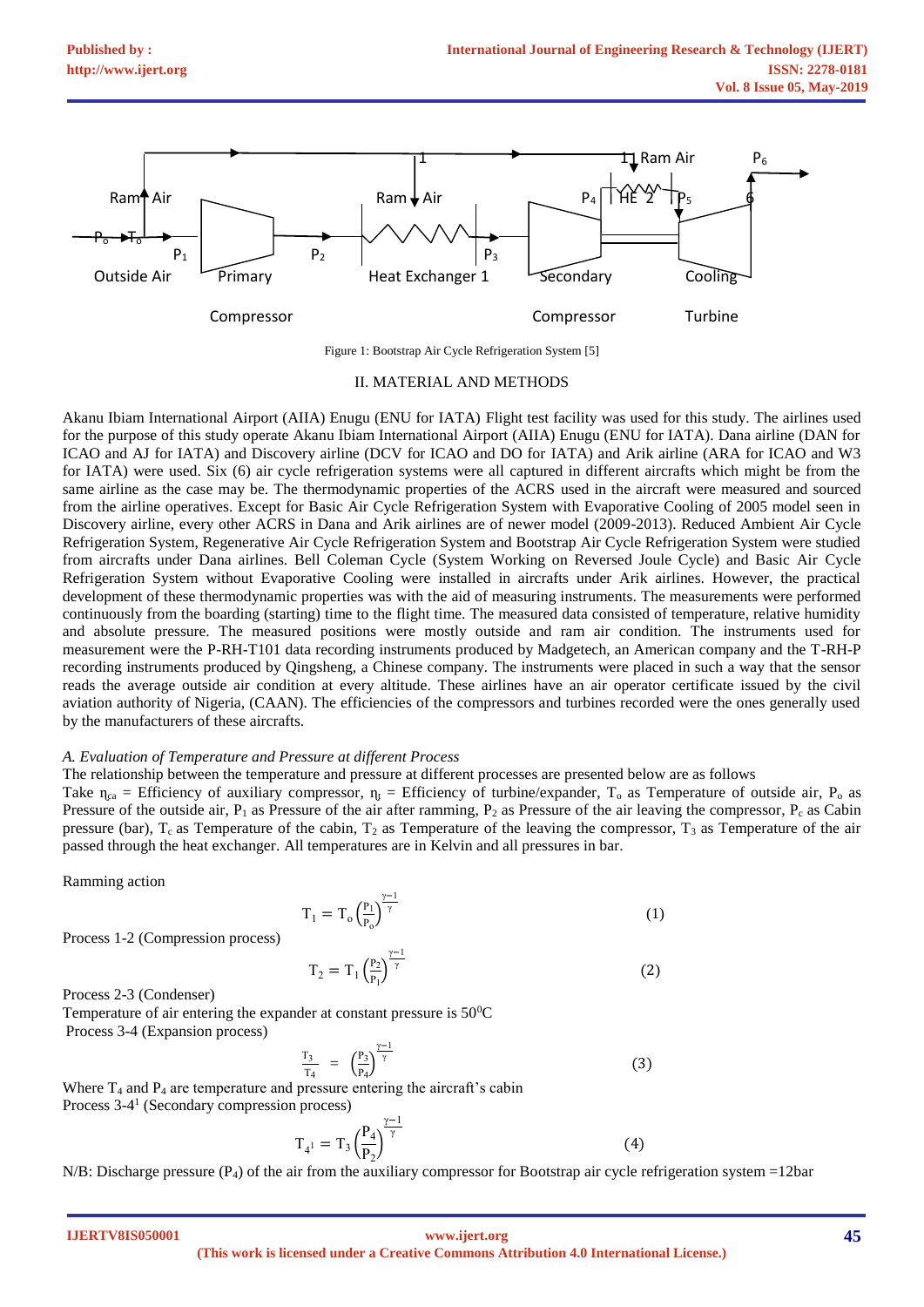$$
n_{ca} = \frac{T_{4}^{1 - T_{3}}}{T_{4} - T_{3}}
$$
\n(5)

Process 4-5 (Heat exchanger)

$$
T_5 = T_4(1 - \varepsilon_2) + T_1 \varepsilon_2 \tag{6}
$$

Process 5-6 (Expansion process)

$$
\frac{\Gamma_{61}}{T_5} = \left(\frac{P_c}{P_4}\right)^{\frac{\gamma - 1}{\gamma}}
$$
\n
$$
\eta_t = \frac{T_6 - T_5}{T_1 - T_5}
$$
\n(8)

Where 
$$
T_6 =
$$
 Temperature of air entering the cabin Ref 17s

\nRefrigerating effect (RE) =  $C_p(T_c - T_6)$ 

\nWork of compression (W<sub>c</sub>) =  $C_p(T_2 - T_1)$ 

\nCoefficient of performance (COP)

\n(10)

T 6

$$
COP = \frac{\text{Refrigerating effect}}{\text{Work of compression}} = \frac{\text{RE}}{W_c}
$$
(11)

### *B. The Central Composite Design (CCD) of the thermal properties of Air cycle Refrigeration system*

Version 11 CCD of response surface methodology (RSM) of Design Expert software was implemented in this study to design the experiment/optimization of the thermal properties of Air cycle Refrigeration system. The thermal properties were predicted using Central Composite Design (CCD). This was done to determine the best conditions for refrigeration in a cabin system. Also, this helps to examine the interactive effects of the three factors considered. In this study, the factors considered were air temperature (K), work of compression (kJ/kg) and refrigerating effect (kJ/kg) as independent variables while the coefficient of performance and entropy (kJ/kgK) were the dependent variables or responses. CCD involves varying the independent variables at five different levels  $(-a, -1, 0, +1, +a)$ . In this work, a set of 20 experiments were performed which consist of 8 factorial points, 6 centre points and 6 axial points. Moreover, this is because the replicates of factorial points and the replicates of axial points were two to increase the accuracy of the experiment and were performed in a randomized order. The range and levels of all individual variables used are given in Table 1. It is noteworthy to know that the optimal values of the test variables were first obtained in coded units and then converted to the uncoded units. The empirical equation is represented as shown below,

$$
A = \mu_0 + \sum_{i=1}^{2} \mu_i x_i + \sum_{i=1}^{2} \mu_{ii} x_i^2 + \sum_{i=j}^{2} \mu_{ij} x_i x_j
$$
 (12)

The regression analysis was performed to estimate the response function as a quadratic or second order polynomial: The importance of each term in the equation is to estimate the goodness of fit in each case. Response surfaces were drawn to determine the individual and interactive effects of the test variable on the coefficient of performance and entropy.

| <b>Factor Name</b>            | Units | Min.<br>$(-a)$ | $Max.(+$<br>a) | $Low(-1)$                   | $High(+1)$                  | Mean (0<br>Level) | Std. Dev. |
|-------------------------------|-------|----------------|----------------|-----------------------------|-----------------------------|-------------------|-----------|
| Air<br>Temperature(A)         | K     | 232.15         | 248.96         | $-1 \leftrightarrow 235.56$ | $+1 \leftrightarrow 245.56$ | 240.56            | 4.48      |
| Refrigerating<br>Effect $(B)$ | kJ/kg | 74.42          | 91.23          | $-1 \leftrightarrow 77.83$  | $+1 \leftrightarrow 87.83$  | 82.83             | 4.48      |
| Work of<br>Compression (C)    | kJ/kg | 176.72         | 178.41         | $-1 \leftrightarrow 177.07$ | $+1 \leftrightarrow 178.07$ | 177.57            | 0.4491    |

Table 1: Factors levels of independent variables in actual and coded form for COP and Entropy.

### *A. Thermal Properties of ACRS*

For each Air cycle refrigeration system, results were presented from the ambient condition of the air (ramming action). Temperature of air (refrigerant) that goes into the cabin (T<sub>cb</sub>) was deduced, so also the Refrigerating effect (RE), Work of compression (W<sub>C</sub>) and the Coefficient of performance (COP) of the system. Plot was made to show the relationship between the ultimate Temperatures versus Entropies. Also the results obtained from the air cycle refrigeration systems showing the temperatures and pressures at every process were reported. In this research, it was also noticed that Bootstrap air cycle refrigeration system has the best COP of 0.78, followed by the system working on reversed joule cycle (Bell– Coleman cycle with COP of 0.68. Reduced Ambient air refrigeration system has the least COP of 0.45.

III. RESULTS AND DISCUSSION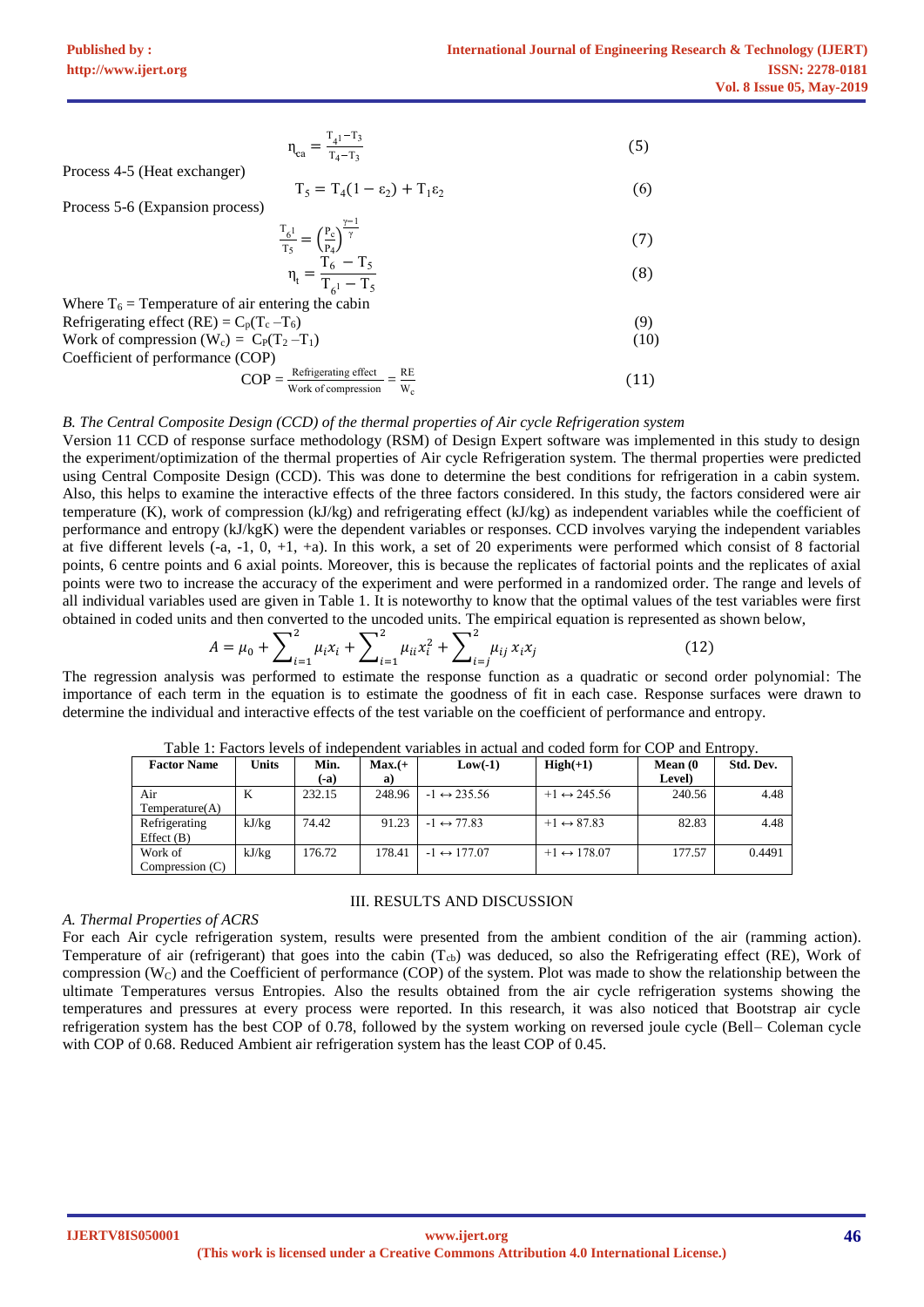

Figure 2: Bar chart showing Air Temperature output of ACRSs

# Where

**1.** System working on reversed Joule cycle (Bell- Coleman cycle), **2.** Basic air cycle refrigeration system without evaporative cooling, **3.** Basic air cycle refrigeration system with evaporative cooling, **4.** Bootstrap air cycle refrigeration system, **5.** Regenerative air cycle refrigeration system and **6.** Reduced ambient air cycle refrigeration system.

Figure 2 shows the difference in the temperatures obtained in all the ACRSs. This temperature is what balances the high temperature produced in the cabin of the aircraft by loads, passengers, electrical gadgets etc. The lower the temperature the more efficient and proficient outputs it yields. In the bar chart above, bar 4 which is the Bootstrap air cycle refrigeration system with temperature of 185.29K has the lowest temperature followed by the first bar which is Bell-Coleman cycle. This is because the two ACRSs is widely used for aircrafts with smaller cabin. The ACRS with highest temperature is at sixth bar (Reduced ambient air cycle refrigeration system with largest temperature of 245.56K).

T-S diagram for Bell- Coleman cycle system is shown in figure 3 below. This was done at the critical conditions of -140.65<sup>0</sup>C and 37.7436band showed an elaborate view that included enthalpy in kJ/kg and specific volume in m<sup>3</sup>/kg. At its ACRS temperature of -192.55<sup>0</sup>C, the entropy extended from 80J/kgK to 2650J/kgK. It also indicated enthalpy state from 110kJ/kg and specific volume from 0.005 to 0.1m3/kg. The enthalpy reflects similar range in its pressure-enthalpy plot. Reference [4] reported similar trend in the uses of Bell Coleman refrigeration system for air conditioning where the expanded air temperature is 289K and constant entropy from process 3 to 4.



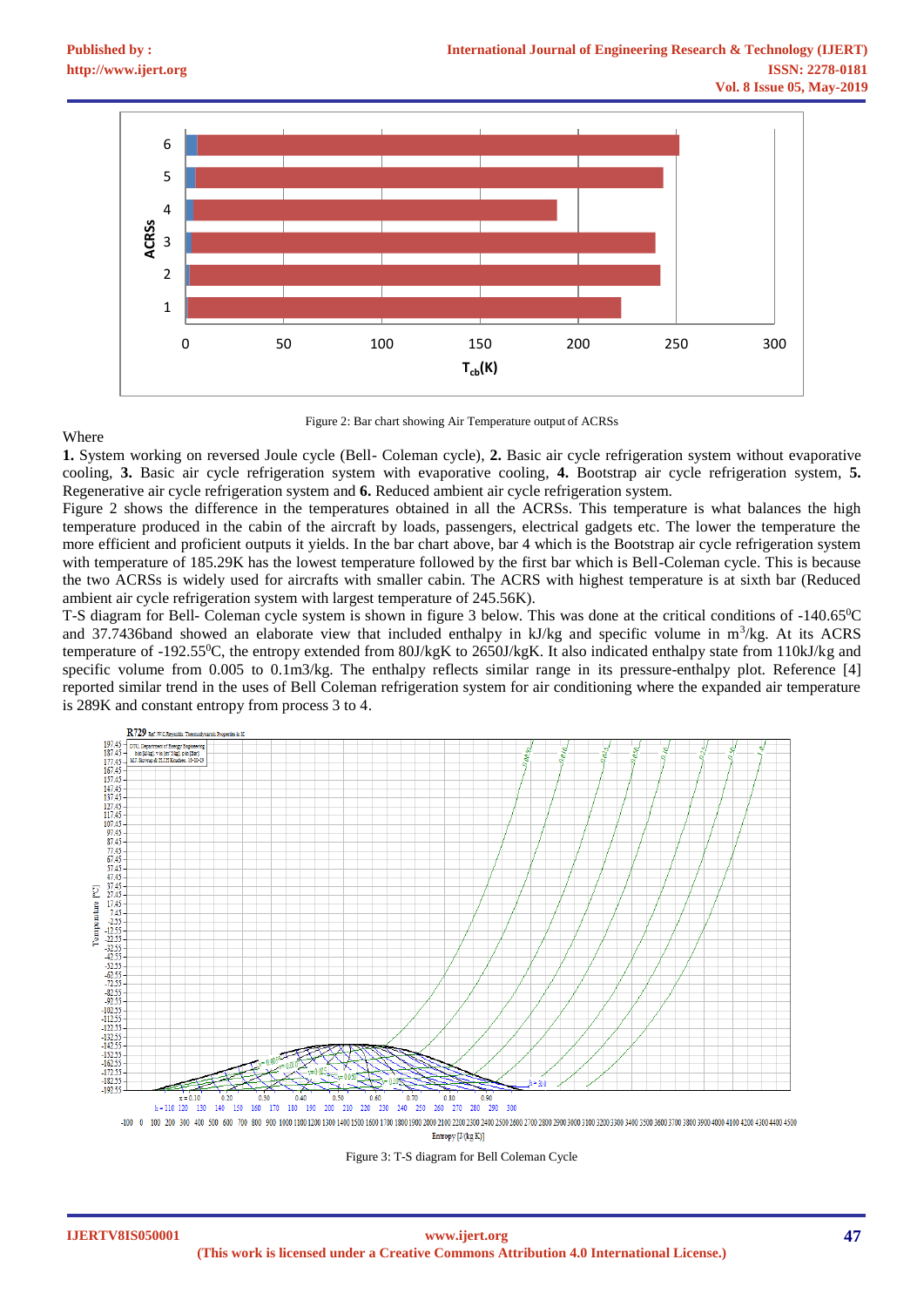Reference [6] reported in reverse-bootstrap air cycle refrigeration system driven by powered turbine similar trend being that this time it is for heat pump having inlet air temperature at 180K and outlet air temperature at 320K.

T-S diagram for Bootstrap air cycle refrigeration system is shown in figure 5 below. This was done at the critical conditions of - 140.65 $^{\circ}$ C and 37.7436bar and showed an elaborate view that included enthalpy in kJ/kg and specific volume in m<sup>3</sup>/kg. At its ACRS temperature of -206.8<sup>0</sup>C, the entropy extended from -300 to 3000J/kgK. It also indicated enthalpy state from 90kJ/kg and specific volume from 0.005 to 1.0m<sup>3</sup>/kg. The enthalpy reflects similar range in its pressure-enthalpy plot.

# *B. CCD Analysis and Optimization of Coefficient of Performance and Entropy in ACRS*

The COP depends mostly on the results if there is significant variation for combination of work of compression and refrigerating effect while entropy depends mostly on air temperature. The empirical relationship between the responses COP and entropy and the three variables in coded values obtained by using the statistical package Design-Expert 11 version for determining the levels of factors which gives optimum COP and entropy was given by the (13) and (14). The quadratic regression equations that fitted the data for all the new modeled thermal properties are illustrated also in (15) and (16).



Figure 4: T-S diagram for Bootstrap Air Cycle Refrigeration System

 $Z = +0.342995+0.000373A+0.012391B-0.004918C-3.98720E<sup>-20</sup>AB+9.91693E<sup>-21</sup>AC$ 

#### $-0.000037\text{BC}$  -  $8.65167\text{E}$ <sup>-07</sup>A<sup>2</sup>-8.56618E<sup>-07</sup>B<sup>2</sup>+0.000015C<sup>2</sup> (13)

 $S = +0.299235+0.021143A+0.000391B-0.000018C-0.00720AB+0.021693AC$ 

# $-3.214037$  E<sup>-21</sup>BC- 0.0005167A<sup>2</sup>-8.56618E<sup>-07</sup>B<sup>2</sup>-1.023015 E<sup>-07</sup>C<sup>2</sup>

 (14) The accuracy and adequacy of the above proposed model was tested using the Design Expert sequential model sum of squares and the model test statistics. From the sequential test, it can be seen that the model F-values is 9415.8. The Model F-value of 9415.80 implies the model is significant and there is only a 0.01% chance that an F-value this large could occur due to noise.

P-values less than 0.0500 indicate model terms are significant because values greater than 0.1000 indicate the model terms are not significant.. In this case B, C, BC, C<sup>2</sup> are significant model terms. Table 4.10 shows the regression coefficients and adjusted regression coefficient which are in close agreement with their respective predicted values. The Predicted R² of 0.9990 is in reasonable agreement with the Adjusted R² of 0.9998; i.e. the difference is less than 0.2. The same trend is noticed for entropy

**IJERTV8IS050001**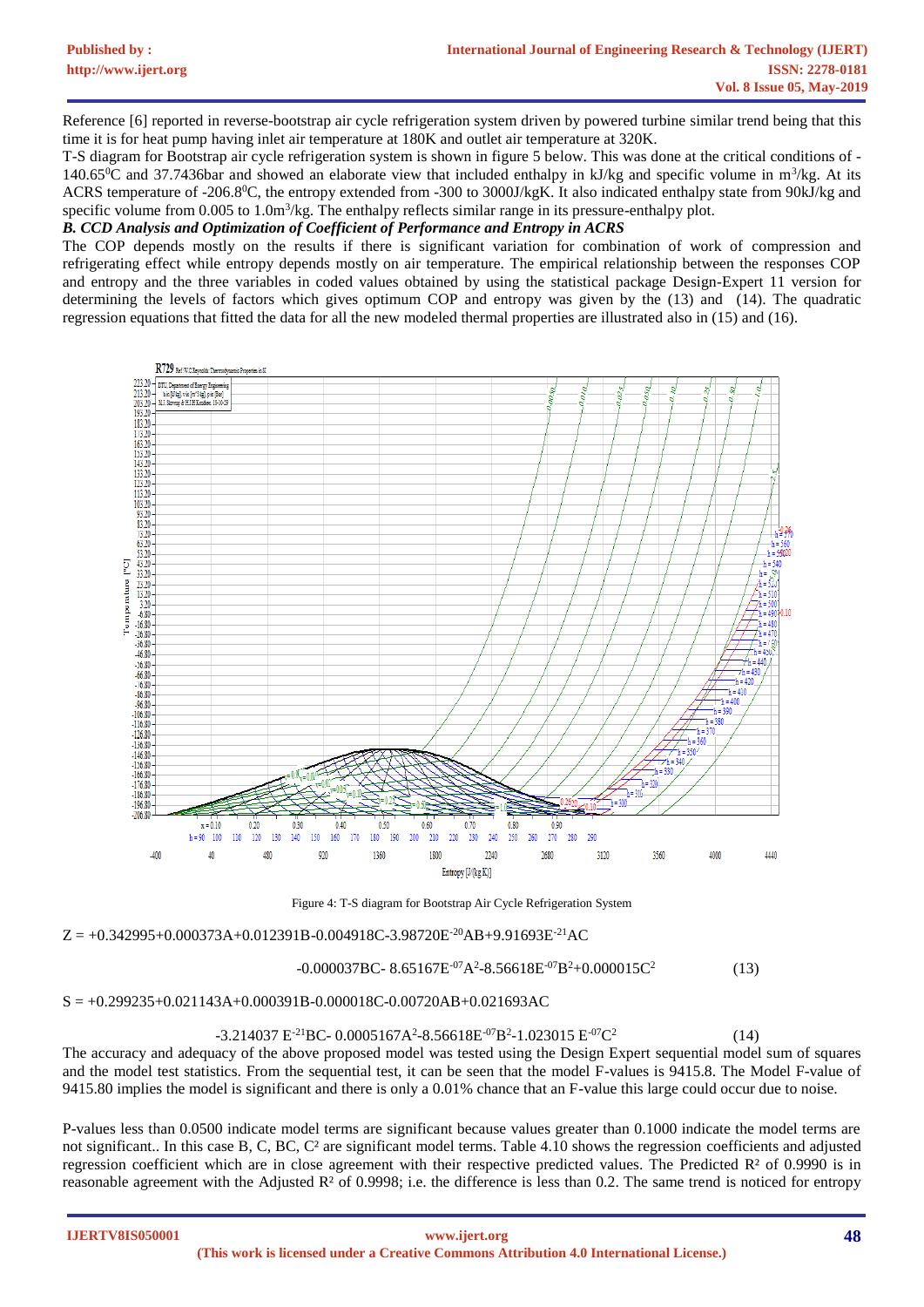when considered as response too. Adeq Precision measures the signal to noise ratio. A ratio greater than 4 is desirable. The ratio of 343.503 indicates an adequate signal; therefore the model can be used to navigate the design space.

The coefficient of variance (CV) is the ratio of the standard error of the estimate to the mean value of the observed response and is considered reproducible once it is not greater than 10%. In this work, the CV obtained for the entire model is 0.369% for COP and 0.443% for entropy.

Table 2: Regression coefficient of COP using quadratic model with respect to the independent variables

| <b>Source</b>                 | <b>Sum of Squares</b> | df | <b>Mean Square</b> | <b>F-value</b> | p-value  |
|-------------------------------|-----------------------|----|--------------------|----------------|----------|
| <b>Block</b>                  | 0.0000                | 1  | 0.0000             |                |          |
| <b>Model</b>                  | 0.5041                | 9  | 0.0560             | 9415.80        | < 0.0001 |
| A-Air Temperature             | 0.0000                | 1  | 0.0000             | 0.0000         | 1.0000   |
| <b>B-Refrigerating Effect</b> | 0.4660                | 1  | 0.4660             | 78337.65       | < 0.0001 |
| C-Work of Compression         | 0.0362                | 1  | 0.0362             | 6078.60        | < 0.0001 |
| AB                            | 0.0000                | 1  | 0.0000             | 0.0000         | 1.0000   |
| AC                            | 0.0000                | 1  | 0.0000             | 0.0000         | 1.0000   |
| BC                            | 0.0018                | 1  | 0.0018             | 302.59         | < 0.0001 |
| $A^2$                         | 8.889E-06             | 1  | 8.889E-06          | 1.49           | 0.2526   |
| B <sup>2</sup>                | 8.889E-06             | 1  | 8.889E-06          | 1.49           | 0.2526   |
| C <sup>2</sup>                | 0.0001                | 1  | 0.0001             | 18.30          | 0.0021   |
| <b>Residual</b>               | 0.0001                | 9  | 5.949E-06          |                |          |
| Lack of Fit                   | 0.0001                | 5  | 0.000025           | 4.22           | 0.02555  |
| <b>Cor Total</b>              | 0.5042                | 19 |                    |                |          |

The analysis of variance (ANOVA) results for the model terms are given in Tables 1. Analysis of variance (ANOVA) was applied for estimating the significance of the model at 5% significance level and a model is considered significant if the p-value (significance probability value) is less than 0.05. From the p-values presented in Table 2, it can be stated that B, C, BC, C² are significant model term for COP. Due to these, the equation of the models is reduced thus:

 $Z = +0.342995 + 0.012391B - 0.004918C - 0.000037BC + 0.000015C^2$  $S = +0.299235 + 0.021143A - 0.00720AB + 0.021693AC - 0.0005167A^2$   (15) (16)

In this study, the calculated data were also analyzed to check the correlation between the actual and predicted response. It can be seen from the figures that the data points on the plot were reasonably distributed near to the straight line, indicating a good relationship between the actual and predicted values of the COP and entropy separately. The underlying assumptions of the above analysis were appropriate. The result also suggests that the selected quadratic model was adequate in predicting the dependent variable or response variables for the data.



Figure 5: Predicted values versus the actual values for COP with respect to the independent variables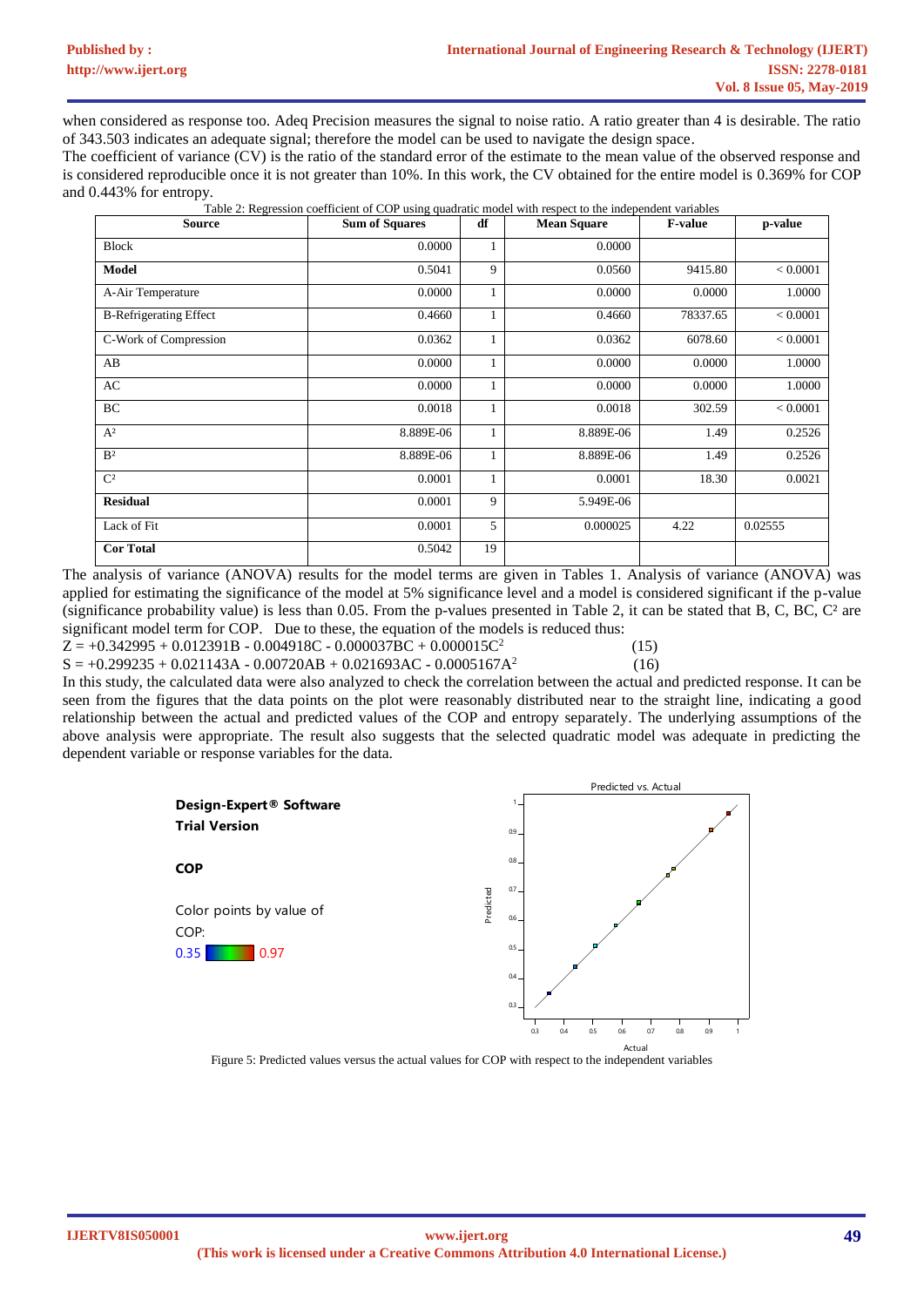

Actual<br>Figure 6: Predicted values versus the actual values for Entropy with respect to the independent variables Factor Coding: Actual



Figure 7: RSM 3D plot indicating interaction effects of factors (refrigerating effect and air temperature) on COP.



Figure 8: Response surface contour plot indicating interaction effects of factors (refrigerating effect and air temperature) on COP.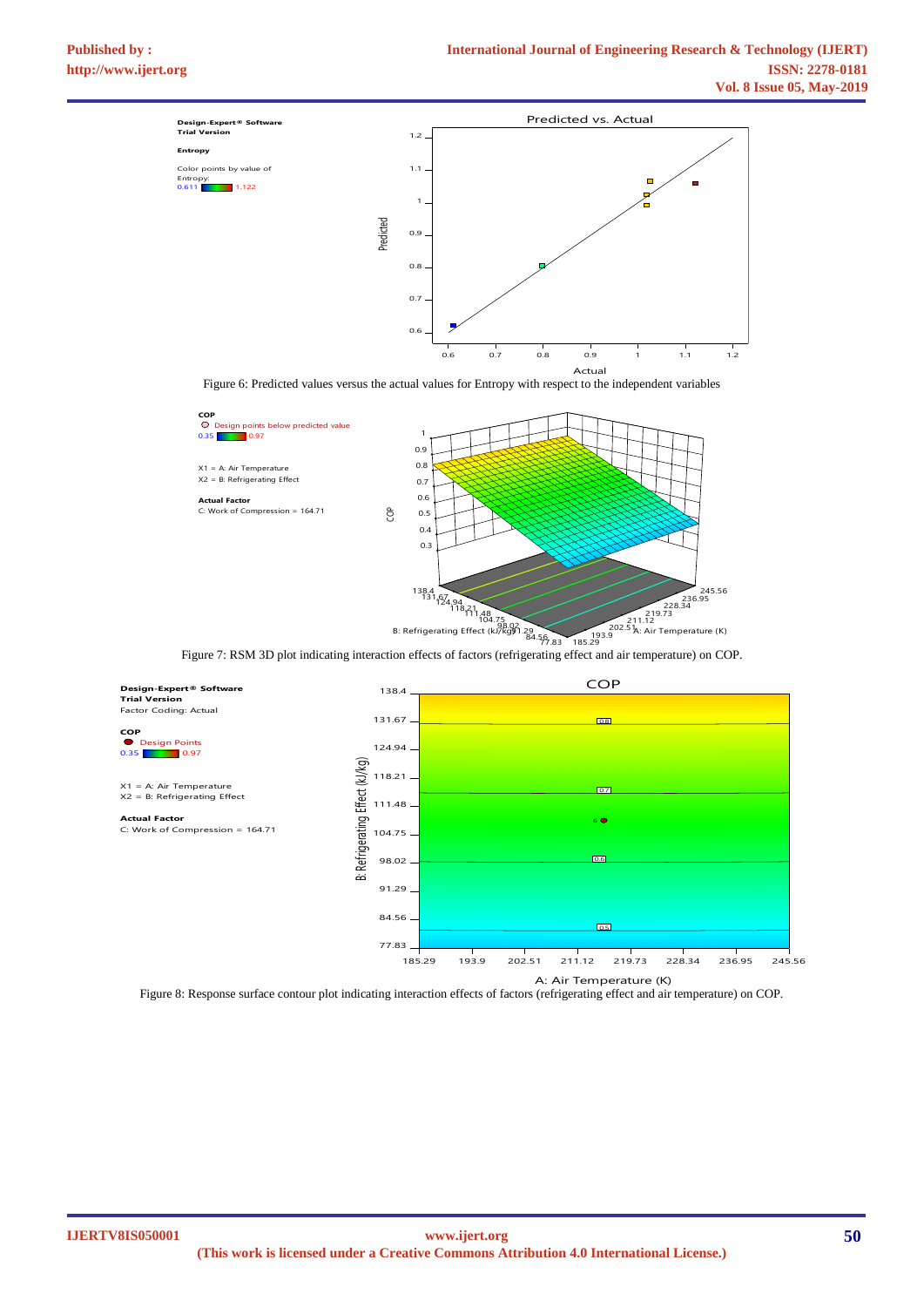

Figure 10: Response surface contour plot indicating interaction effects of factors (refrigerating effect and air temperature) on Entropy. A: Air Temperature (K)

It can be seen that the error between the experimental and predicted is less than 1%, therefore it can be concluded that the generated model has sufficient accuracy to predict the response.

|  | Table 3: Optimal regression coefficient of COP and Entropy with respect to the independent variables |  |  |  |  |
|--|------------------------------------------------------------------------------------------------------|--|--|--|--|
|  |                                                                                                      |  |  |  |  |

| - - - - - -<br>$\varepsilon$ |                 |                    |          |          |          | .<br>--------- |          |          |              |                |                |
|------------------------------|-----------------|--------------------|----------|----------|----------|----------------|----------|----------|--------------|----------------|----------------|
|                              | <b>Intercep</b> | <b>Block</b> $[1]$ | A        | в        |          | AВ             | AC       | BC       | $A^2$        | $\mathbf{B}^2$ | $\mathbb{C}^2$ |
|                              |                 |                    |          |          |          |                |          |          |              |                |                |
| Entrop                       | 1.02447         |                    | 0.13     |          | 7.54624E |                |          |          | $-0.0651048$ | $-0.0115415$   |                |
|                              |                 | 0.0180123          |          | 2.19168E | $-17$    | 9.92733E       | 9.08243E | 1.16238E |              |                | 0.0115415      |
|                              |                 |                    |          | $-17$    |          | $-17$          | $-17$    | -16      |              |                |                |
| $D -$                        |                 |                    | < 0.0001 | 1.0000   | 1.0000   | 1.0000         | 1.0000   | 1.0000   | < 0.0001     | 0.1518         | 0.1518         |
| values                       |                 |                    |          |          |          |                |          |          |              |                |                |
| <b>COP</b>                   | 0.66044         |                    |          | 0.184721 |          | 3.76436E       | 1.97326E | $-0.015$ |              |                | 0.0027498      |
|                              |                 | 0.0012261          | 2.52439E |          | 0.051455 | $-17$          | $-18$    |          | 0.00078567   | 0.00078567     | -6             |
|                              |                 |                    | $-17$    |          |          |                |          |          | 4            |                |                |
| D-                           |                 |                    | 1.0000   | < 0.0001 | < 0.0001 | 1.0000         | 1.0000   | < 0.0001 | 0.2526       | 0.2526         | 0.0021         |
| values                       |                 |                    |          |          |          |                |          |          |              |                |                |